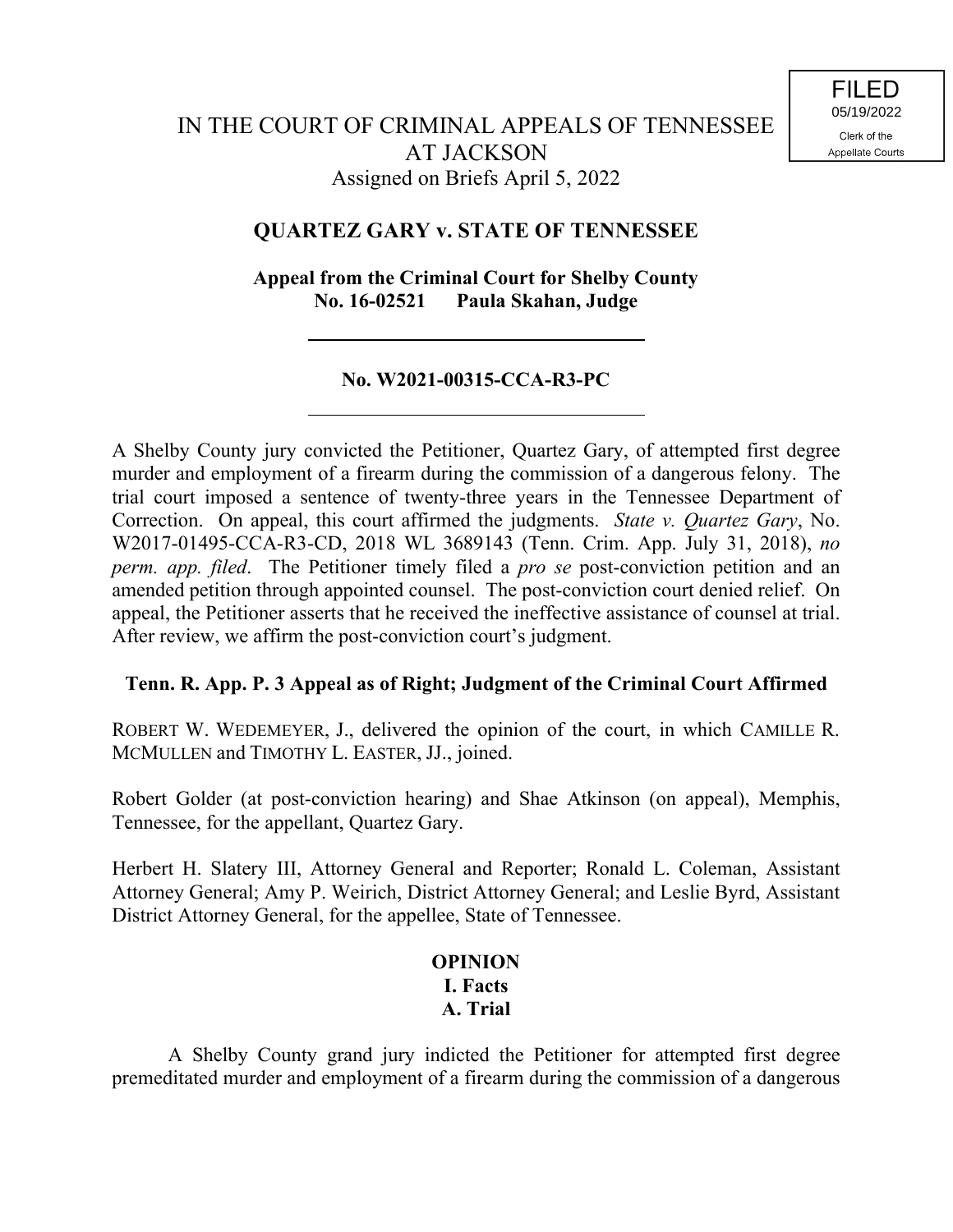felony. This court summarized the facts of the case in the opinion on direct appeal as follows:

The victim testified that he was twenty-eight years old and a native of Memphis. He testified that he knew the [Petitioner] and that the [Petitioner] had shot him thirteen times in June 2015. He had known the [Petitioner] for approximately two years, through another mutual friend, and called the [Petitioner] "Sleepy." On the night of the incident, the victim finished work and called the [Petitioner] to go out drinking. The victim told the [Petitioner] that his pay check had "hit" his account, so the victim would pay for everything. The two men were drinking together and, at some point during the evening, the victim passed out and woke up in the passenger seat of the [Petitioner's] car, a blue Impala. The vehicle was parked in the driveway of someone's home, and the victim believed the [Petitioner] was inside the home. The victim knocked on the door of the home, and the [Petitioner] answered the door "in a real rage." The victim assumed that he and the [Petitioner] were "fixing to have a regular little argument and walk back to the car," but the [Petitioner] got in the car, locked it, and drove away without allowing the victim to get in.

The victim walked to a friend's, Terrance's, house, and as he walked up the driveway, the [Petitioner] pulled up in the car. An argument between the [Petitioner] and the victim ensued, and the victim declined a ride home from the [Petitioner]. The victim turned away from the [Petitioner], and when he did he "heard a pistol cock." The victim "tried to turn around" to defend himself and when he did the [Petitioner] shot him in the back of the leg, breaking his femur bone. The victim fell to the ground. He tried to get up but kept falling, so he attempted to crawl away. The victim crawled around the car, where he was met by the [Petitioner] who "just got to shooting." The victim remembered hearing four or five shots. He was shot in the head and could not see because of blood in his eye. The [Petitioner] was "trying his best" to "unjam the pistol" at that point and the victim began "pleading" with him to stop shooting. He told the [Petitioner] that he would not identify the [Petitioner] as the shooter but would say it was a drive by shooting if the [Petitioner] stopped. The [Petitioner] replied by saying that the victim "had to die," all while the [Petitioner] continued to attempt to unjam the gun, which the victim described as the [Petitioner] "clicking it." While the [Petitioner] was "clicking" the gun, he "got to beating the victim over the top of [his] head with the joint." The [Petitioner] started "panicking," "stomping" the victim and telling him to be quiet.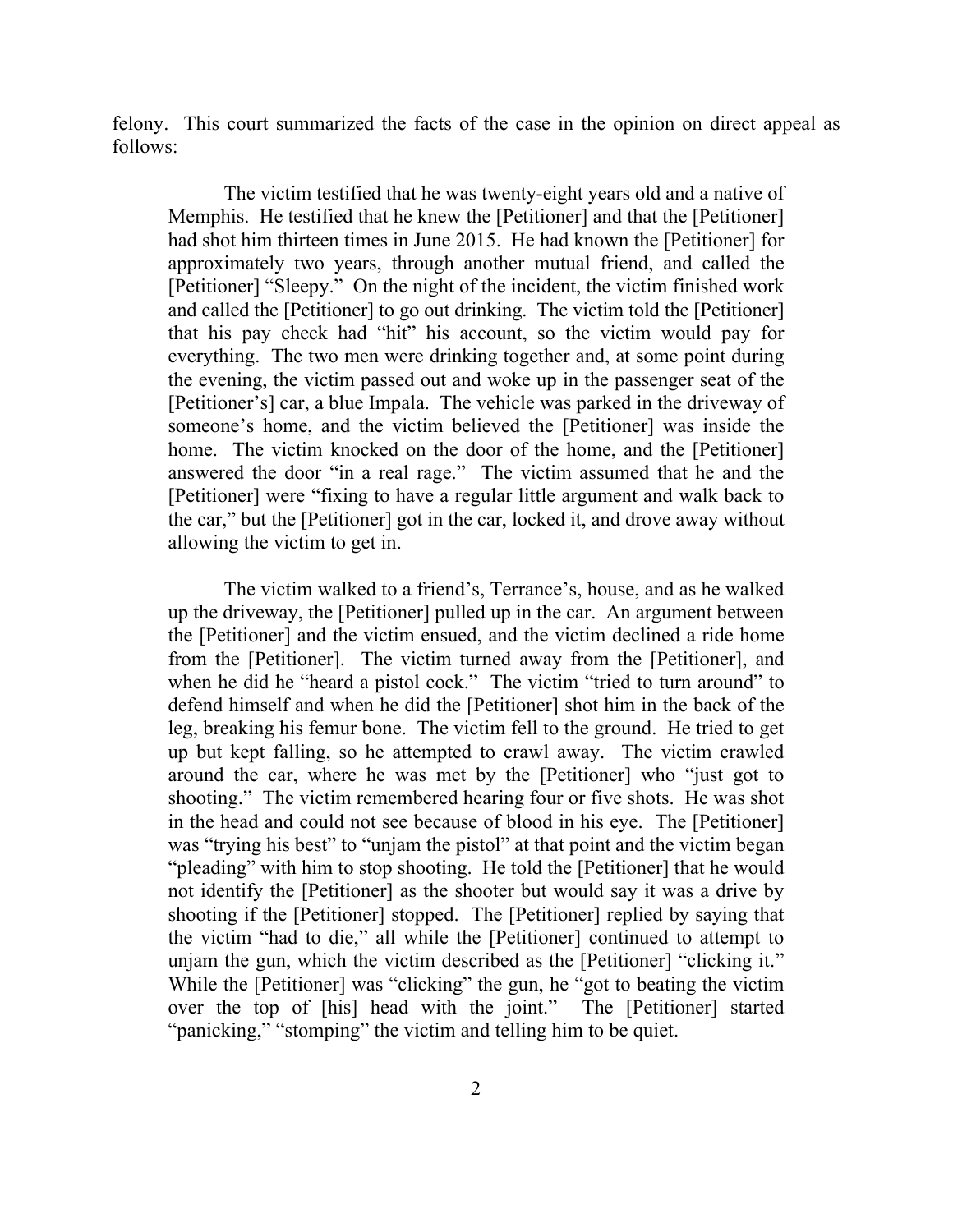The [Petitioner] shot the victim "a couple more times" until the gun jammed again. At this point, the victim decided to play dead, so the [Petitioner] would stop shooting. The [Petitioner] then walked away briefly before returning to where the victim was lying and shot him two more times in the leg. The victim heard the [Petitioner] drive away, at which point he threw acorns at the door of his friend's home until his friend's mother came out. His friend's mother asked him who had shot him and the victim replied, "Sleepy." The victim assumed he was going to die, and he wanted someone to know who had shot him.

The victim agreed that he had prior convictions for attempted aggravated robbery and attempted aggravated burglary. The victim testified that, as a result of the shooting, he suffered permanent injuries to his hands and was injured in other areas of his body, including his neck. At the time of trial, the victim remained in physical therapy for his injuries. He also stated that he was paranoid and suffered from post-traumatic stress disorder. The victim testified that in September of 2015, three months after the incident, he went to the police station to identify the [Petitioner] in a photographic lineup and to give a statement. In the statement, he wrote that the [Petitioner] had shot him thirteen times, including three times in the head.

On cross-examination, the victim clarified that the [Petitioner] was "a friend through a friend" and that they were just acquaintances. The victim agreed that on the night of the incident, he got drunk and smoked marijuana. He stated that he might have taken a pain pill. The victim testified that he fell asleep in the vehicle because he was tired and high.

Helen Streeter testified that the victim was shot outside her house in June of 2015. She recalled that the shooting occurred around 5:45 a.m. She was folding clothes inside her house when she heard several gunshots outside her door. She looked out her door and saw the victim standing up against her garage; she had known the victim a long time as a friend of her son. Ms. Streeter also saw the individual who shot the victim. As she watched, the victim was shot again, and he fell to the ground. He was then pistol-whipped on his head before he was shot again and then pistol-whipped some more. She said that there was enough daylight for her to see clearly. She could not hear anything the victim or the shooter said during the incident. After the [Petitioner] drove away, Ms. Streeter went outside into her driveway to speak to the victim, and she called an ambulance for him. The victim said to her, "please help me, don't let me die like this." Ms. Streeter asked the victim who had shot him and he replied, "Sleepy." She identified the [Petitioner] in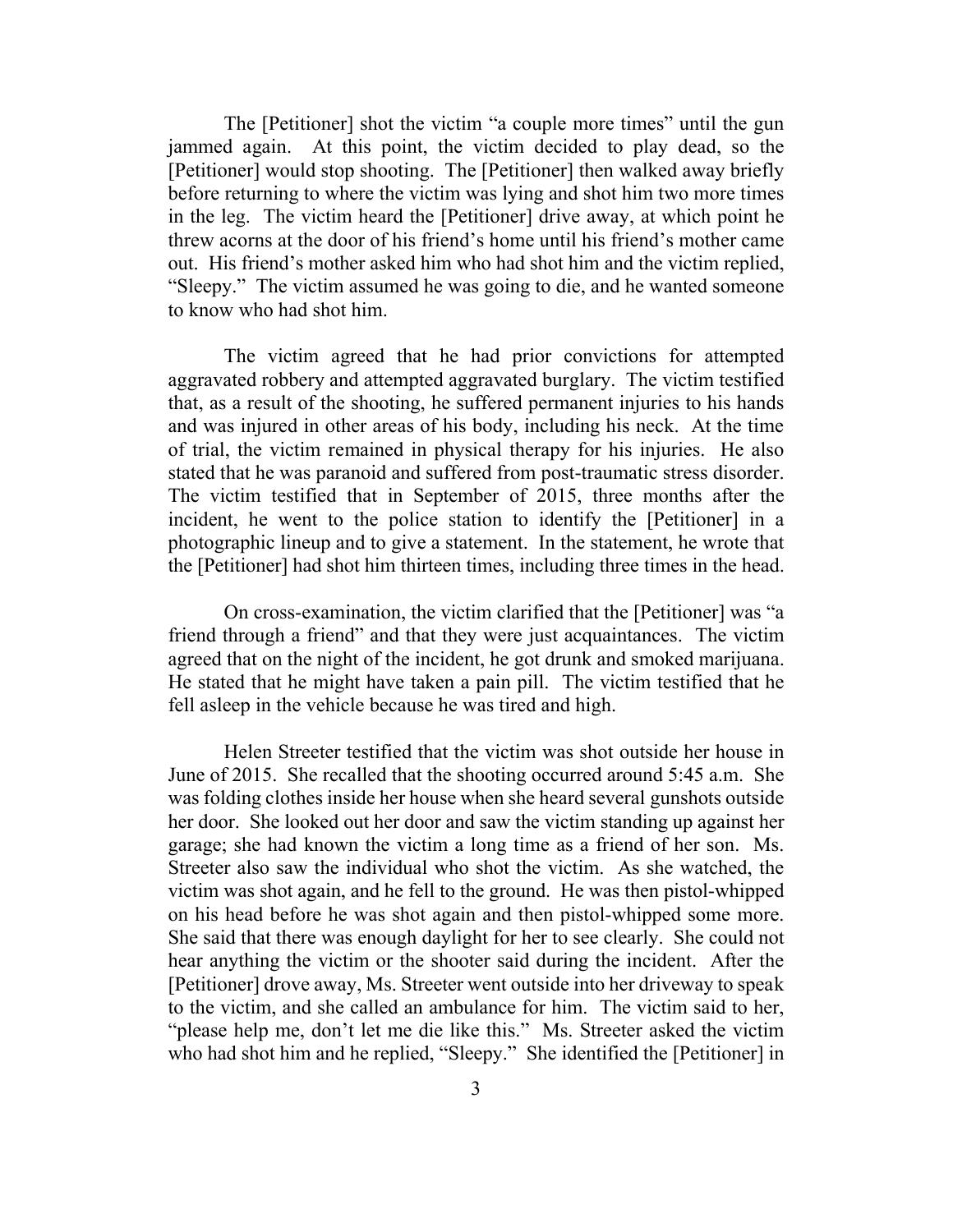the courtroom as the man who shot the victim. She had seen him around the neighborhood a few times. Ms. Streeter stated that she heard at least ten gunshots. She later gave a written statement to police and identified the [Petitioner] in a photographic lineup.

On cross-examination, Ms. Streeter testified that she knew who the [Petitioner] was from the neighborhood but that she asked the victim who had shot him because that was the question the paramedics were asking him.

Officer Elizabeth Kirby testified that she responded to the scene and found the victim lying in the driveway. He advised that he had been shot by "Sleepy." The victim was going in and out of consciousness. He was very bloody and had gunshot wounds to his head. She stated that he gave no description of the shooter.

Officer David Galloway testified that he was the crime scene officer who responded to the scene of the shooting, meaning he sketched a diagram of the scene as well as photographed it, and collected evidence from the scene to be logged. The victim had been transported to the hospital by the time he arrived. From the scene he recovered 9 millimeter shell casings.

On cross-examination, Officer Galloway listed the other items of evidence he recovered from the scene: a beer can, one dice, a necklace, a watch, a receipt, \$118 cash, a rag, an envelope, a debit card, some items of clothing, eight 9 millimeter spent shell casings, three metal "fragments," and two 9 millimeter unspent casings. He also recovered approximately ten grams of marijuana and a pistol grip.

The [Petitioner] testified that he had known the victim for six years and that, on the day of the incident, he got a call from the victim around 8:00 p.m. asking the [Petitioner] to "hang out." They drove to a mutual friend's home in the [Petitioner's] vehicle, where the group smoked marijuana and drank alcohol. They stayed for approximately twenty minutes before leaving for "Terrance's" house, who the [Petitioner] said lived with Ms. Streeter. The men stayed at Terrance's house for most of the night, during which time the victim left in the [Petitioner's] vehicle on multiple occasions to purchase drugs while the [Petitioner] stayed at Terrance's house. At one point, the group traveled to the Drury Inn to purchase more drugs, cocaine, and marijuana, after which the [Petitioner] took the victim home. The victim wanted the [Petitioner] to drive him around in circles, and the [Petitioner] wanted to charge him for gas money, which angered the victim. The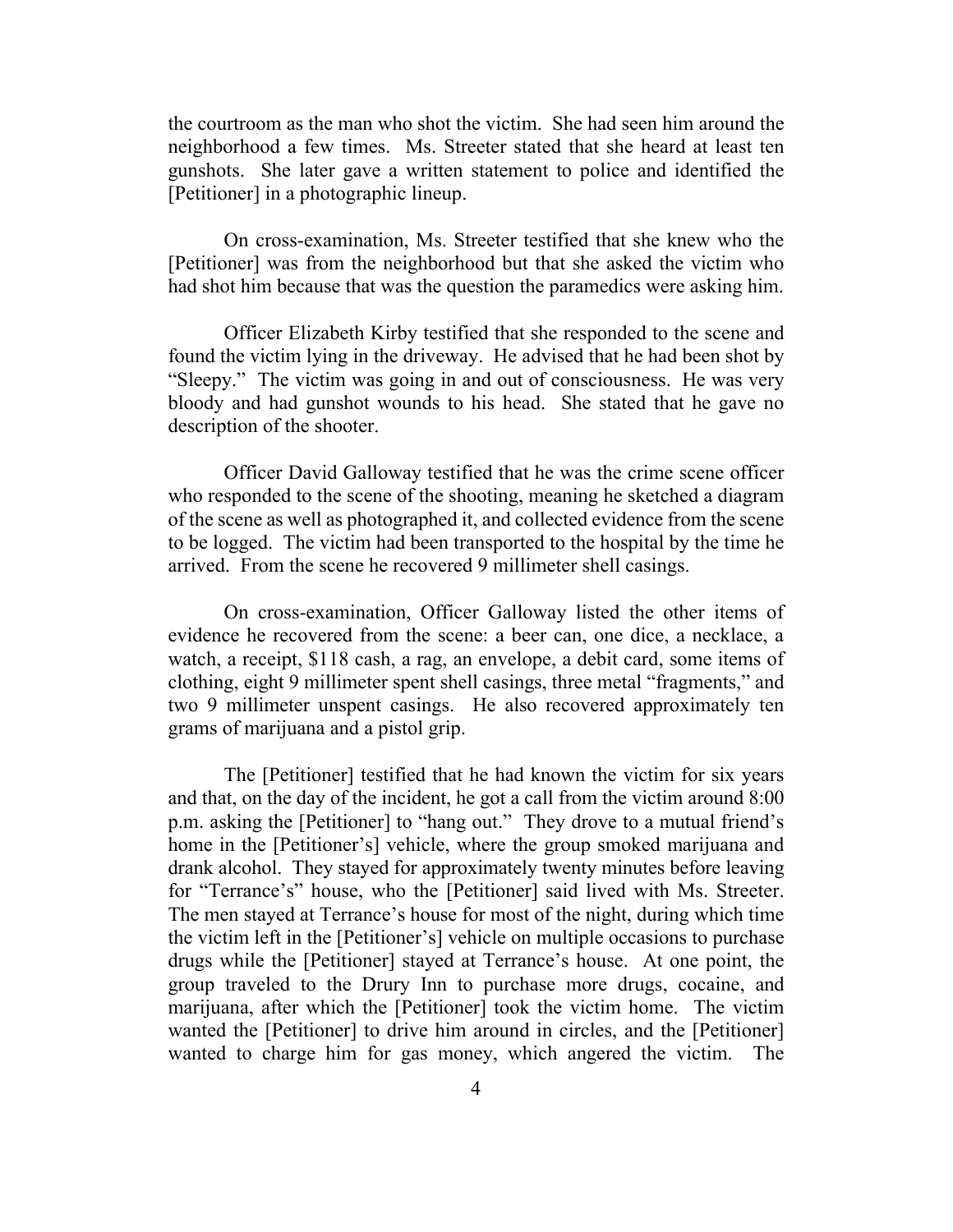[Petitioner] then drove to Ms. Streeter's house, also Terrance's house, and stopped in her driveway where both men got out of the vehicle. An argument over the money ensued, and the victim pulled a gun on the [Petitioner]. A "tussle" began with both men fighting for the gun and then the gun "started going off." The [Petitioner] stated that he was "fight[ing] for [his] life" and panicking. The [Petitioner] eventually took the gun from the victim and removed the clip and the remaining bullets. He did this so the victim would not shoot him as he left the driveway. He walked to his vehicle to call the police but his phone was dead and then, still panicking, he drove away. The victim was fully conscious when the [Petitioner] drove away. The [Petitioner] stated that "sometime" during the wrestling the victim probably got shot but he could not say for certain. He said the "tussle" lasted for ten minutes.

On cross-examination, the [Petitioner] testified that Ms. Streeter's testimony was a lie as was the victim's. He stated that during the struggle, the gun was firing very quickly and that both men were standing. After the [Petitioner] emptied the bullets from the gun, he left the weapon at the scene and drove away.

*Gary*, 2018 WL 3689143, at \*1-3. The jury convicted the Petitioner as charged. *Id.*  Following the jury's conviction, the trial court ordered the Petitioner to serve an effective sentence of twenty-three years. On appeal, this court affirmed the judgments. *Id.* at 1.

#### **B. Post-Conviction**

The Petitioner timely filed a *pro se* post-conviction petition and later an amended petition through appointed counsel.

At the post-conviction hearing, the Petitioner testified that he was raising a claim of ineffective assistance of counsel because his trial counsel ("Counsel") had not presented the victim's medical records or inconsistencies in the case. The Petitioner testified that, according to the Board of Professional Responsibility, Counsel had entered rehabilitation for drug use and had not been able to represent the Petitioner in his motion for new trial. The Petitioner stated that he was accused of shooting the victim, whom he had known as a friend for several years. The Petitioner stated that, on the night of the shooting, the victim became angry, pulled a gun on the Petitioner, and they "wrestled over the gun." The Petitioner explained that while engaged in the physical altercation, he reached for the gun, so the victim would not shoot him. During this time, the gun "went off," and the victim was shot. The Petitioner testified that he then removed the bullets from the weapon. He said that "the whole crime" was the victim's fault.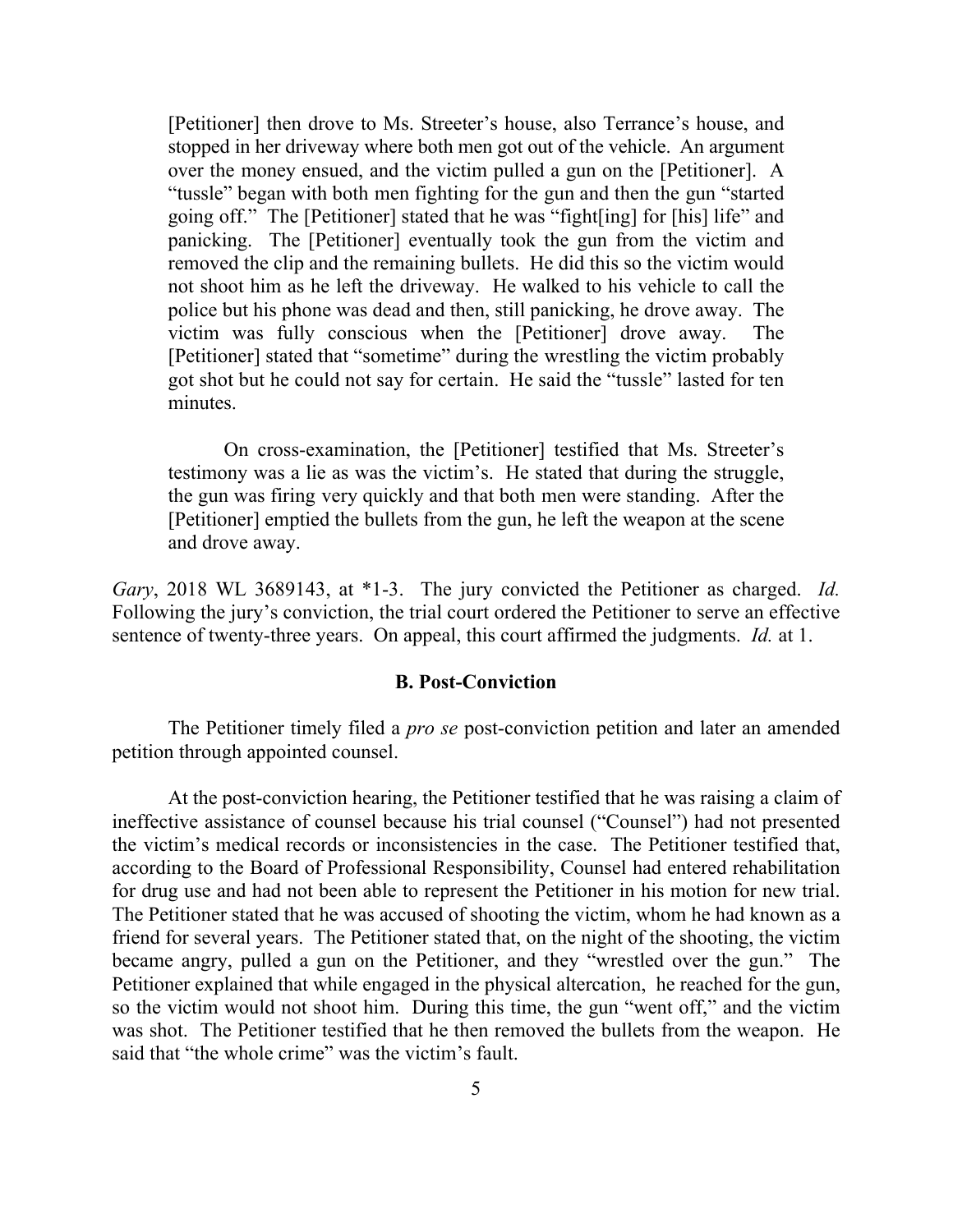The Petitioner stated that he wanted the defense theory to be that he acted in selfdefense. The Petitioner wanted the victim's medical records to be introduced, which Counsel attempted to obtain during the middle of the trial. The Petitioner eventually gained access to the medical records after filing his post-conviction petition. The Petitioner believed that the medical records would have revealed that the victim was intoxicated during their altercation.

The Petitioner described Counsel's representation of him as "nonchalant" and said that he did not prepare the Petitioner for trial.

On cross-examination, the Petitioner agreed that Counsel subpoenaed the medical records during trial but that they were never procured by either Counsel or his investigator. The Petitioner reviewed the records with Appellate Counsel and agreed that they indicated the victim had sustained fourteen possible gunshot wounds, with three gunshot wounds to the head. The Petitioner agreed that he testified at trial to his version of the events but said that he was not prepared to do so and had not developed a strategy for testifying with Counsel. Counsel asked him on the morning of trial, "What's [your] defense?"

The Petitioner stated that the discovery file had records indicating that the victim's fingerprints were on the gun. He also stated that "probably" the gun did not hold as many bullets as the victim claimed to have been shot with. The Petitioner stated that the victim's medical records would have shown how the victim had been shot. He agreed that the medical records would not change the fact that the Petitioner had not sustained a single bullet wound. He also agreed that the records could not change the eyewitness testimony that the Petitioner stood over the victim and beat him in the head with the weapon.

The Petitioner recalled that the State offered a plea bargain for a twenty-eight-year sentence on the day of trial that the Petitioner rejected.

On redirect-examination, the Petitioner recalled that he and Counsel first discussed procuring the medical records on the day of trial. They had not spoken about the records prior to that day.

Patience Branham testified that she was a criminal lawyer who knew of Counsel through their mutual profession. Ms. Branham "inherited" Counsel's caseload, at the behest of another lawyer, after she learned that Counsel's license had been suspended. She took the Petitioner's case, which had been the last verdict before Counsel's suspension; Ms. Branham represented the Petitioner at his motion for new trial hearing. About the medical records, Ms. Branham learned that Counsel had issued a subpoena for them, but nothing ever came of that subpoena. Ms. Branham did not recall the records being a "big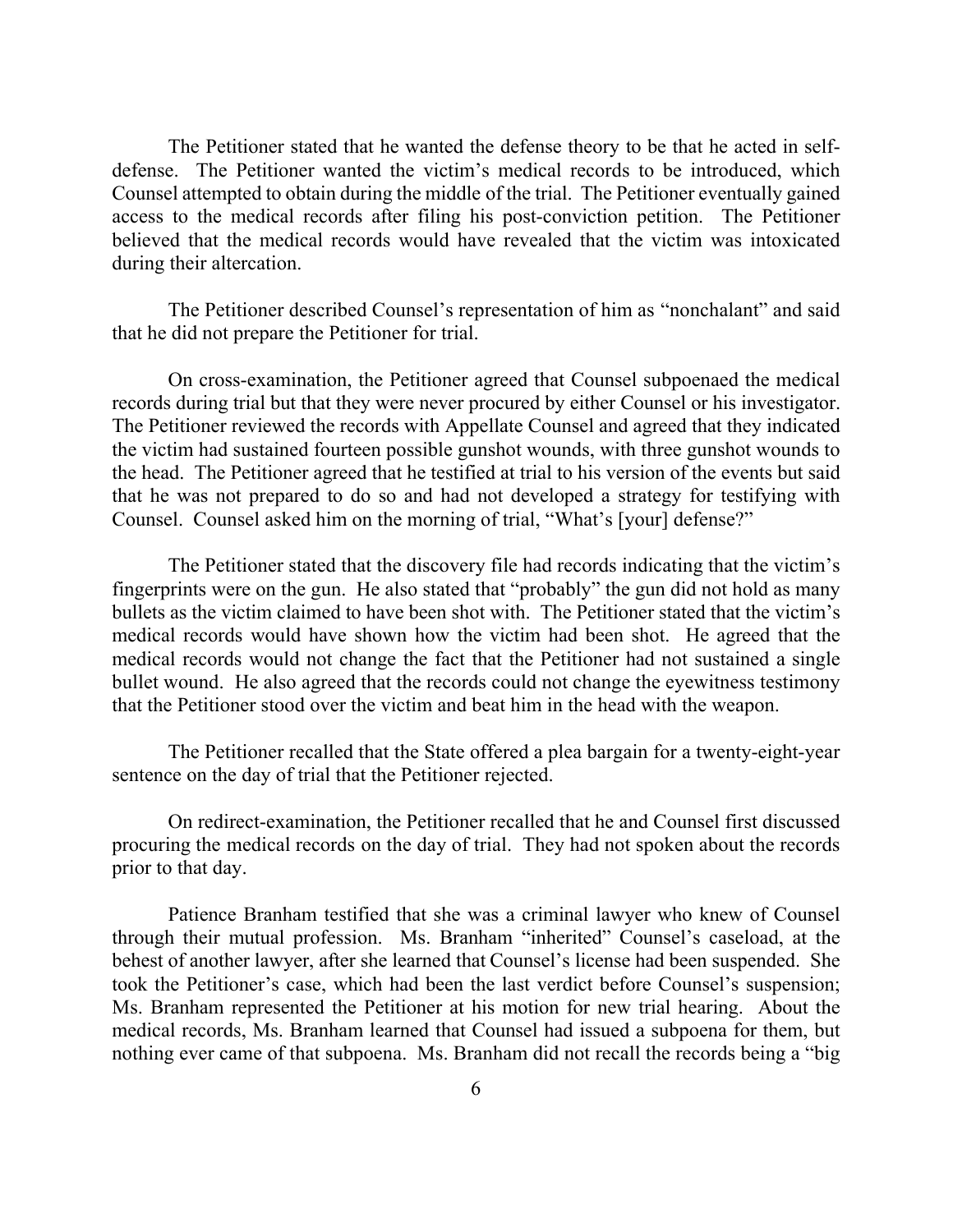issue" at trial. Ms. Branham stated that obtaining medical records for a living person is difficult and should be done long before trial. She stated that in the case of an attempted murder charge where mental state is a factor, medical records could show potential range of the bullet or impact and indicate whether the shooting was intentional. At this point, post-conviction counsel introduced the victim's medical records as an exhibit. Ms. Branham was shown two pages from the medical records. She identified that some of the victim's bullet wounds were in a "downward motion" and some showed "upward movement," which she stated would support a struggle between the two men. Ms. Branham stated that the medical records would have been, in her opinion, important to have before trial.

On cross-examination, Ms. Branham testified that she was aware Counsel had voluntarily suspended his license after representing the Petitioner and had submitted himself to treatment. She was unaware that he had regained his license to practice in another state. She reiterated that the medical records would have been useful to show that a physical struggle occurred between the two men.

Brenda Gary, the Petitioner's mother, testified that she knew the victim and the victim's brother "from the neighborhood" prior to the victim being shot by the Petitioner. She recalled that the victim was shot by the Petitioner on June 3, 2015, and that the victim posted a video of himself on the internet ten days later, on June 13. Ms. Gary showed the video to Counsel before the Petitioner's trial who stated that it could not be admitted at trial. The video was played for the post-conviction court, showing the victim in the hospital "rapping and throwing his hand and his head."

On cross-examination, Ms. Gary agreed that the victim was bandaged in the video on his arms and on his hands.

Following the hearing, the post-conviction court reviewed the testimony as well as the medical records and the video. Thereafter, the post-conviction court issued an order, denying the Petitioner relief and stating the following:

[Counsel] was not ineffective for failing to properly obtain copies of the victim's medical records . . . . Here, the actions of [Counsel] were not unreasonable given the theory of the case. It is clear from the record that [Counsel] was aware of the existence of medical records . . . . In summary, the medical records were not relevant to the theory of the case argued by the defense at trial, the decision not to use the medical records was reasonable, and any conclusions that could have been drawn from the records were not sufficient to alter the outcome of the case.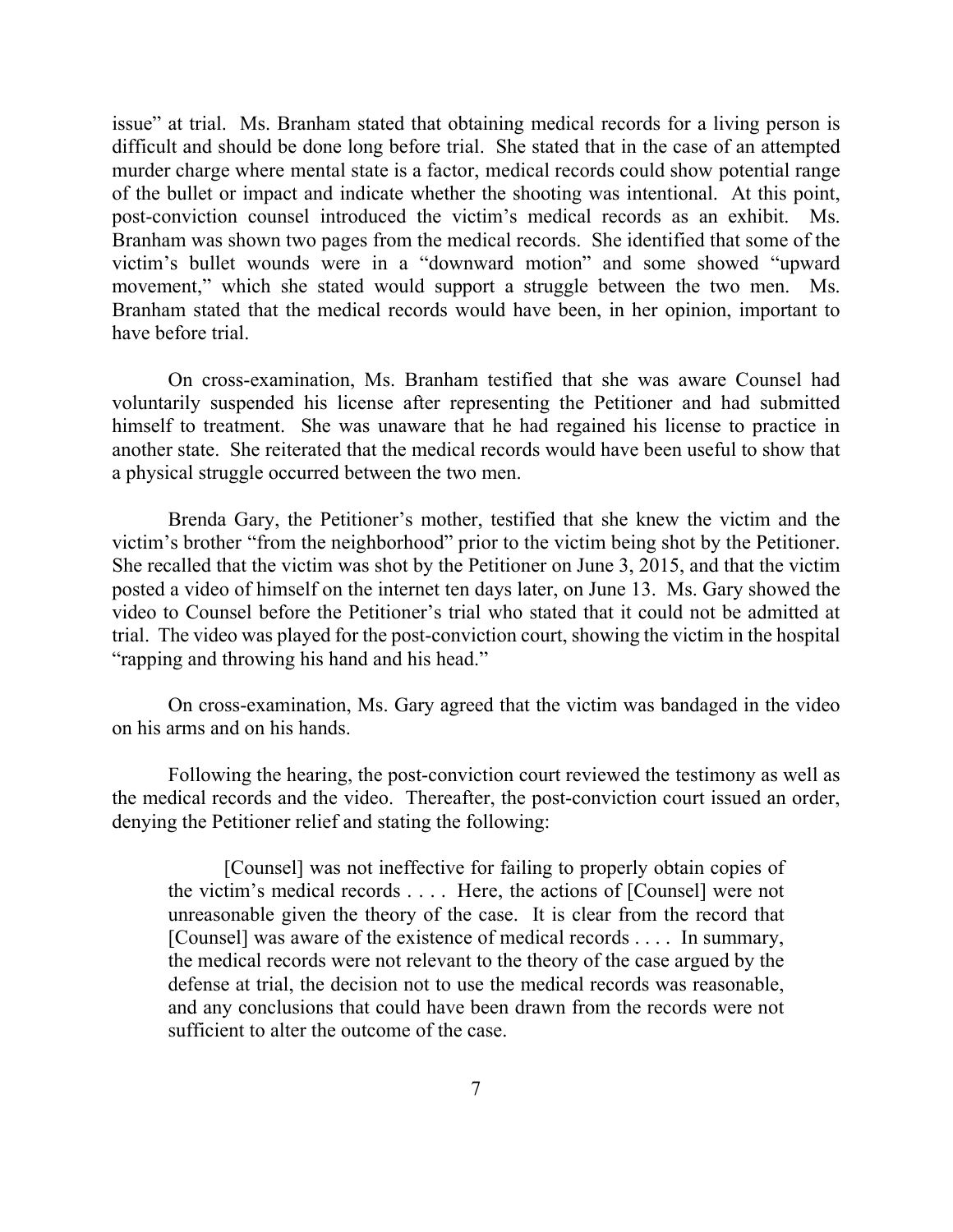It is from this judgment that the Petitioner appeals.

### **II. Analysis**

On appeal, the Petitioner maintains that he received the ineffective assistance of counsel because Counsel: (1) failed to obtain the medical records; (2) failed to fully advise the Petitioner on his decision to testify; and (3) voluntarily suspended his license prior to the conclusion of the case. The State responds that Counsel's representation was not ineffective regarding the victim's medical records. The State further responds that the Petitioner failed to provide testimony at the post-conviction hearing regarding his decision to testify at trial and thus has failed to meet his burden of proof. Finally, the State argues that the Petitioner has waived his claim regarding Counsel's suspension of his license.

In order to obtain post-conviction relief, a petitioner must show that his or her conviction or sentence is void or voidable because of the abridgment of a constitutional right. T.C.A. § 40-30-103 (2018). The petitioner bears the burden of proving factual allegations in the petition for post-conviction relief by clear and convincing evidence. T.C.A. § 40-30-110(f) (2018). Upon review, this Court will not re-weigh or re-evaluate the evidence below; all questions concerning the credibility of witnesses, the weight and value to be given their testimony, and the factual issues raised by the evidence are to be resolved by the trial judge, not the appellate courts. *Momon v. State*, 18 S.W.3d 152, 156 (Tenn. 1999) (citing *Henley v. State*, 960 S.W.2d 572, 578-79 (Tenn. 1997)). A postconviction court's factual findings are subject to a *de novo* review by this Court; however, we must accord these factual findings a presumption of correctness, which can be overcome only when a preponderance of the evidence is contrary to the post-conviction court's factual findings. *Fields v. State*, 40 S.W.3d 450, 456-57 (Tenn. 2001). A postconviction court's conclusions of law are subject to a purely *de novo* review by this Court, with no presumption of correctness. *Id.* at 457.

The right of a criminally accused to representation is guaranteed by both the Sixth Amendment to the United States Constitution and article I, section 9, of the Tennessee Constitution. *State v. White*, 114 S.W.3d 469, 475 (Tenn. 2003); *State v. Burns*, 6 S.W.3d 453, 461 (Tenn. 1999); *Baxter v. Rose*, 523 S.W.2d 930, 936 (Tenn. 1975). The following two-prong test directs a court's evaluation of a claim for ineffectiveness:

First, the [petitioner] must show that counsel's performance was deficient. This requires showing that counsel made errors so serious that counsel was not functioning as the "counsel" guaranteed the [petitioner] by the Sixth Amendment. Second, the [petitioner] must show that the deficient performance prejudiced the defense. This requires showing that counsel's errors were so serious as to deprive the [petitioner] of a fair trial, a trial whose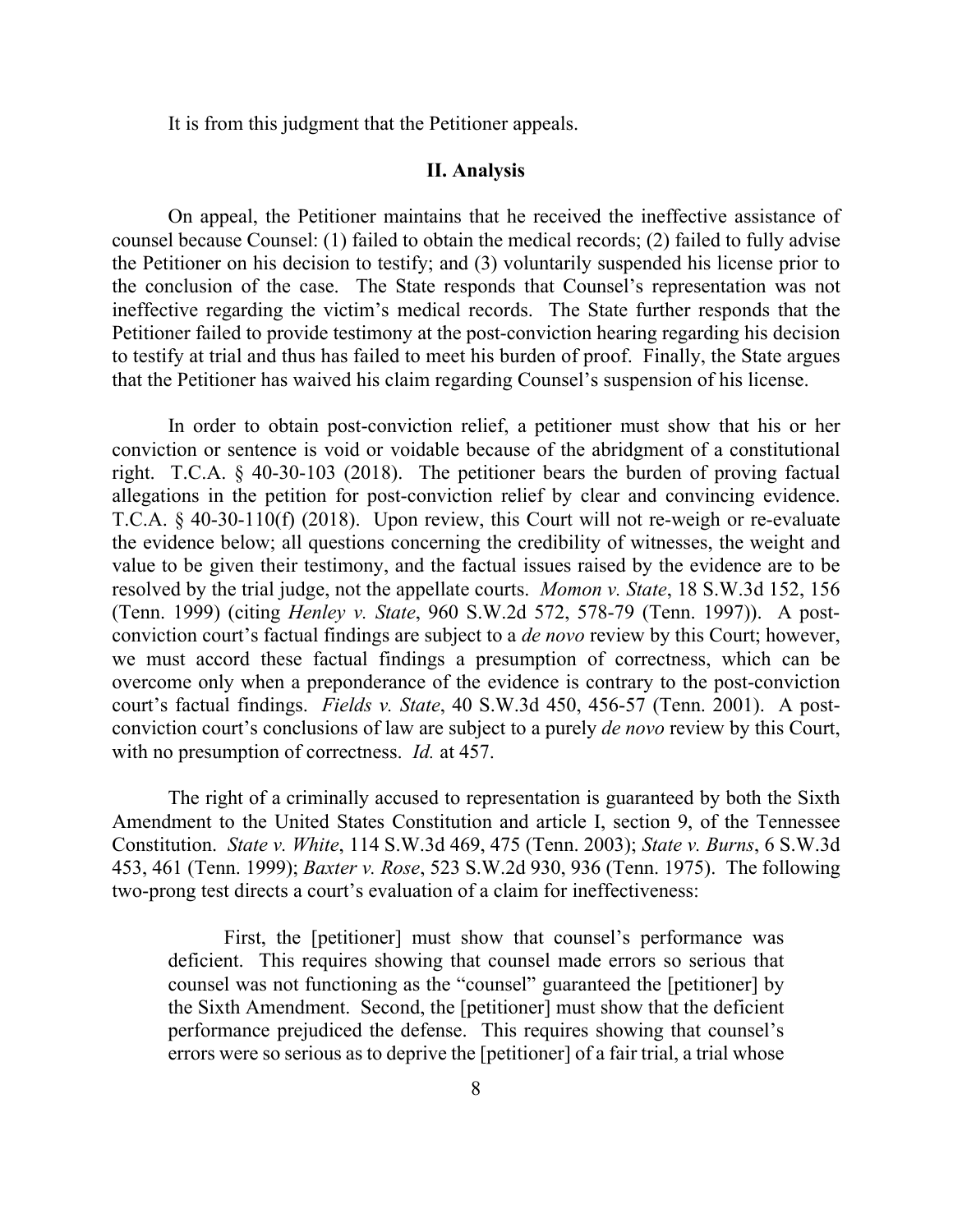result is reliable. Unless a [petitioner] makes both showings, it cannot be said that the conviction or death sentence resulted from a breakdown in the adversary process that renders the result unreliable.

*Strickland v. Washington*, 466 U.S. 668, 687 (1984); *see also State v. Melson*, 772 S.W.2d 417, 419 (Tenn. 1989).

In reviewing a claim of ineffective assistance of counsel, this Court must determine whether the advice given or services rendered by the attorney are within the range of competence demanded of attorneys in criminal cases. *Baxter*, 523 S.W.2d at 936. To prevail on a claim of ineffective assistance of counsel, "a petitioner must show that counsel's representation fell below an objective standard of reasonableness." *House v. State*, 44 S.W.3d 508, 515 (Tenn. 2001) (citing *Goad v. State*, 938 S.W.2d 363, 369 (Tenn. 1996)).

When evaluating an ineffective assistance of counsel claim, the reviewing court should judge the attorney's performance within the context of the case as a whole, taking into account all relevant circumstances. *Strickland*, 466 U.S. at 690; *State v. Mitchell*, 753 S.W.2d 148, 149 (Tenn. Crim. App. 1988). The reviewing court should avoid the "distorting effects of hindsight" and "judge the reasonableness of counsel's challenged conduct on the facts of the particular case, viewed as of the time of counsel's conduct." Strickland, 466 U.S. at 689-90. In doing so, the reviewing court must be highly deferential and "should indulge a strong presumption that counsel's conduct falls within the wide range of reasonable professional assistance." *Burns*, 6 S.W.3d at 462. Finally, we note that a defendant in a criminal case is not entitled to perfect representation, only constitutionally adequate representation. *Denton v. State*, 945 S.W.2d 793, 796 (Tenn. Crim. App. 1996). In other words, "in considering claims of ineffective assistance of counsel, 'we address not what is prudent or appropriate, but only what is constitutionally compelled.'" *Burger v. Kemp*, 483 U.S. 776, 794 (1987) (quoting *United States v. Cronic*, 466 U.S. 648, 665 n.38 (1984)). Counsel should not be deemed to have been ineffective merely because a different procedure or strategy might have produced a different result. *Williams v. State*, 599 S.W.2d 276, 279-80 (Tenn. Crim. App. 1980). "'The fact that a particular strategy or tactic failed or hurt the defense, does not, standing alone, establish unreasonable representation. However, deference to matters of strategy and tactical choices applies only if the choices are informed ones based upon adequate preparation.'" *House*, 44 S.W.3d at 515 (quoting *Goad*, 938 S.W.2d at 369).

If the petitioner shows that counsel's representation fell below a reasonable standard, then the petitioner must satisfy the prejudice prong of the Strickland test by demonstrating "there is a reasonable probability that, but for counsel's unprofessional errors, the result of the proceeding would have been different." *Strickland*, 466 U.S. at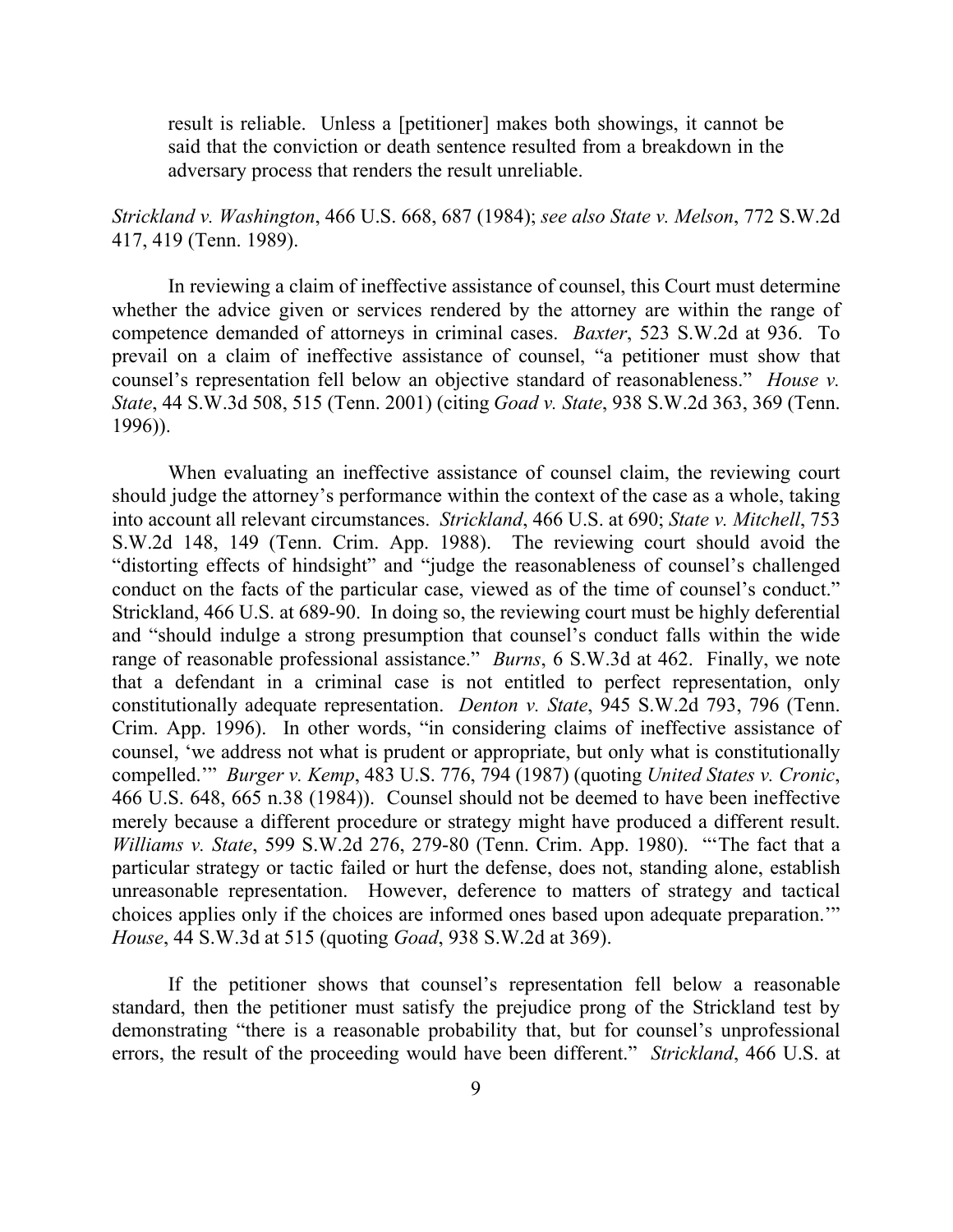694; *Nichols v. State*, 90 S.W.3d 576, 587 (Tenn. 2002). This reasonable probability must be "sufficient to undermine confidence in the outcome." *Strickland*, 466 U.S. at 694; *Harris v. State*, 875 S.W.2d 662, 665 (Tenn. 1994). To establish prejudice, the petitioner must: (1) produce the witness or evidence at his post-conviction hearing; (2) show that through reasonable investigation, trial counsel could have presented the witness or evidence; and (3) elicit both favorable and material testimony from the witness or about the evidence. *Black v. State*, 794 S.W.2d 752, 757 (Tenn. Crim. App. 1990).

#### **A. Medical Records**

The Petitioner argues that Counsel was ineffective for failing to procure the victim's medical records. The Petitioner claims that the records would have supported the defense theory that the Petitioner and the victim had a physical altercation and fought for control of the weapon. This, he claims, would have cast doubt on the element of premeditation and would have supported his theory of self-defense and his claim that the victim pulled the gun initially. The State responds that Counsel was not ineffective for failing to procure the records, as Counsel did subpoena them. The State further argues that the Petitioner cannot show that failing to acquire the records prejudiced him in any way. The State further points out that the Petitioner failed to present at the post-conviction any expert testimony on the medical records that he claims would have negated the *mens rea*, and thus, he has failed to carry his burden of establishing prejudice. We agree with the State.

The post-conviction court found, related to this claim, that Counsel's decision not to procure the records prior to trial was "not unreasonable given the theory of the case." The court found that the medical records were not relevant to the theory of the defense and that "any conclusions that could have been drawn from the records were not sufficient to alter the outcome of the case."

The evidence does not preponderate against these findings. The evidence at the post-conviction hearing was that the victim had been shot thirteen or more times and several of those shots were to his head. This is strong evidence of premeditation. The Petitioner claims that the medical records might have rebutted that evidence of premeditation, however, he failed to produce a witness who could testify as to how the medical records might have impacted that implication or changed the outcome of the trial. Ms. Branham testified that the medical records would have assisted her representation of the Petitioner but, again, this is insufficient evidence for the Petitioner to meet his burden of showing he was prejudiced by Counsel's failure to produce the medical records at trial. The Petitioner is not entitled to relief.

#### **B. The Petitioner's Decision to Testify**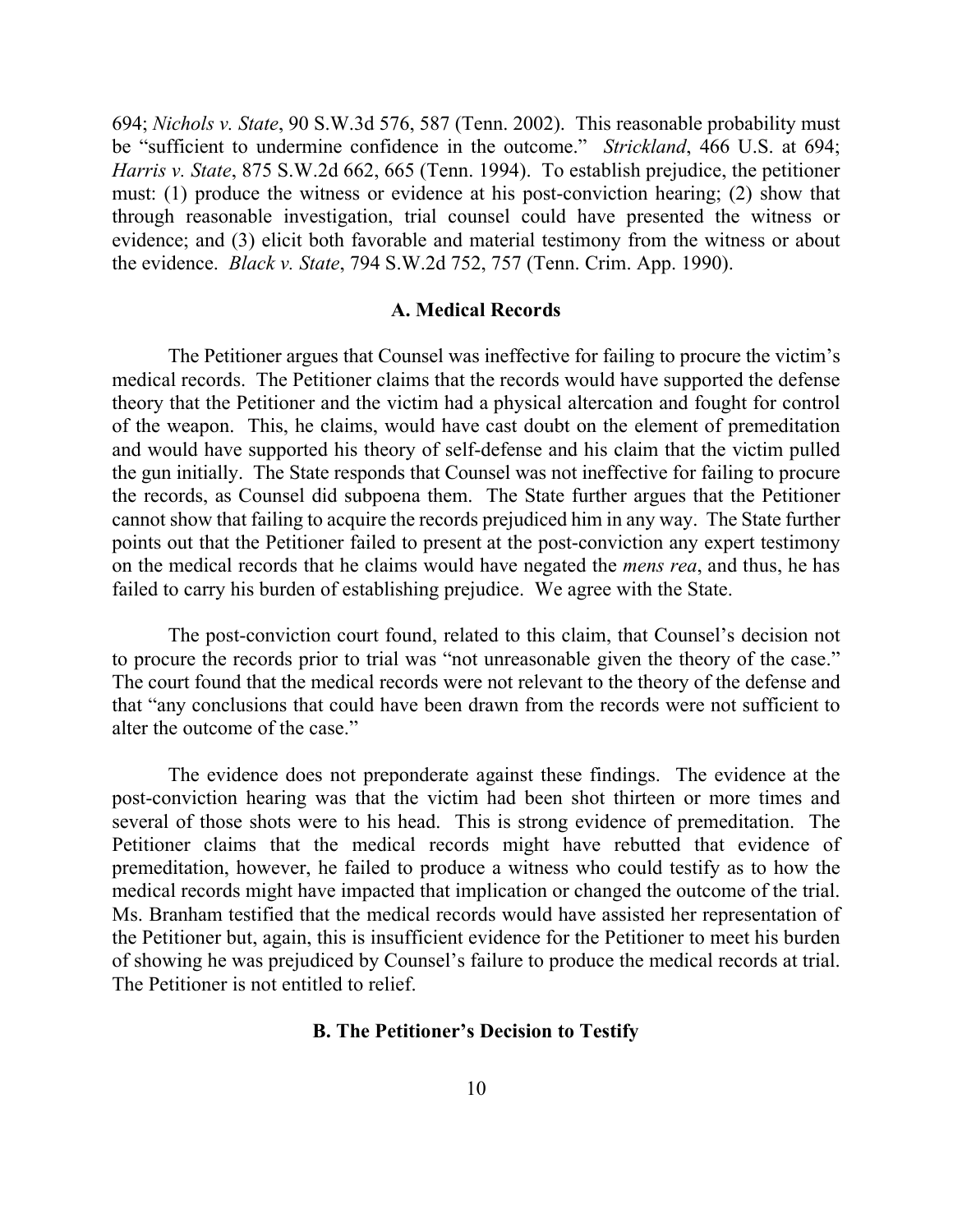The Petitioner contends that Counsel was ineffective for failing to properly prepare the Petitioner to testify. He concedes that there was scant testimony at the post-conviction hearing regarding this issue but points out that the issue was raised in his petition and that the post-conviction court addressed it in its final order. He contends that Counsel failed to prepare him for the fact that his decision to testify would make him subject to crossexamination, which prompted "gruesome depictions" of the victim's injuries, about which Counsel should have warned him. The State replies that the Petitioner, without presenting evidence on the issue, has not met his burden of showing Counsel's performance was deficient or that he was prejudiced in any way. Thus, the State claims that he is not entitled to relief. We agree with the State.

The post-conviction court referenced this issue in its order denying relief but did not make any findings. We reiterate that, to establish prejudice, the Petitioner must present evidence showing that a different course of action taken by Counsel would have changed the outcome of the trial. *See Owens v. State*, 13 S.W.3d 742, 756 (Tenn. Crim. App. 1999); *see also United States v. Green*, 882 F.2d 999, 1003 (5th Cir. 1989) ("A defendant who alleges a failure to investigate on the part of his counsel must allege with specificity what the investigation would have revealed and how it would have altered the outcome of the trial."); *see also Black v. State*, 794 S.W.2d 752, 757 (Tenn. Crim. App. 1990). Neither a trial judge nor an appellate court can speculate or guess on the question of what might have occurred at trial if different evidence or additional witnesses had been presented, without the benefit of hearing the direct evidence or testimony firsthand. *See Black* at 757. As there was no testimony about this issue, the Petitioner has not met his burden and is not entitled to relief.

### **C. Counsel's Withdrawal**

The Petitioner lastly contends that Counsel was ineffective for withdrawing his representation of the Petitioner when the case had not been fully adjudicated. He notes that appellate courts "may only consider issues that were not formally raised in the postconviction petition," which is the case here, "if the issue was argued at the post-conviction hearing and decided by the post-conviction court without objection." *Holland v. State*, 610 S.W.3d 450, 458 (Tenn. 2020). The State responds that, because the issue was not raised in the initial brief and not decided by the post-conviction court, it is waived. We agree with the State.

Generally, issues not raised at the post-conviction level will not be addressed on appeal. *Lane v. State*, 361 S.W.3d 555, 561 (Tenn. 2010). Issues not raised at postconviction "may" be considered on appeal if they were argued at the post-conviction hearing and decided on by the post-conviction court. *See Holland* at 458. At the postconviction hearing, no evidence with proper foundation was presented on this issue. There